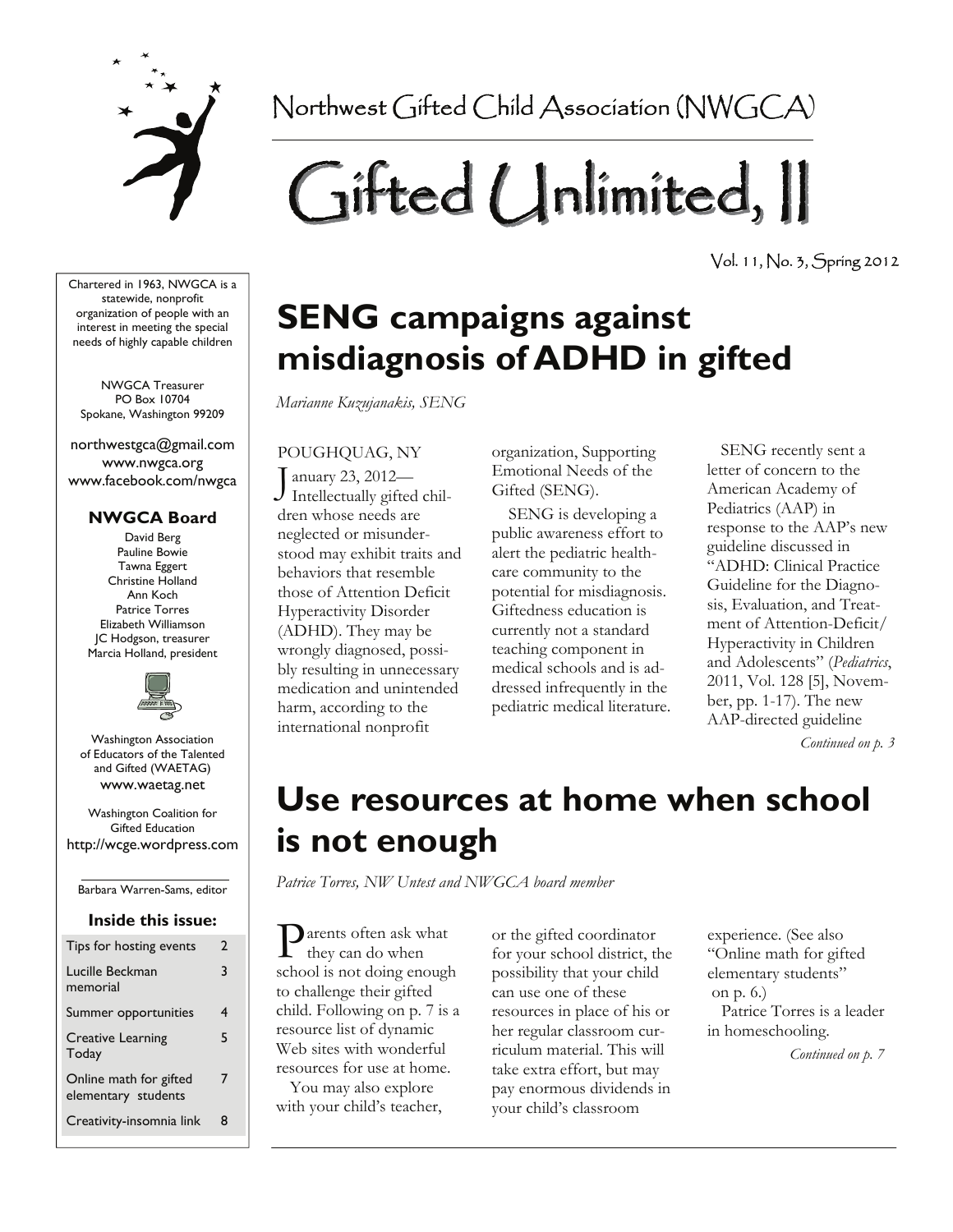

Speaking up effectively for Gifted Education **Spring 2012** 

### **Tips for hosting an event**

A fter years of hosting a variety of events, I thought I'd share some of my thoughts and experiences with the hopes of helping to make your next event easier.

#### **LOCATION**

The first thing that needs to be considered is location. Most school districts are willing to allow parent organizations to use their facilities. There are a few things you should keep in mind when choosing your location:

• First, is it easy to find, accessible, centrally located and does it have adequate parking? • Does it have a room or rooms that are the appropriate size for the group that will be attending?

 • If you are planning on using computers, sound systems, video and/or a stage are they available?

• If you are planning on having refreshments, what are the rules at this location?

• Most locations will require you to have a school district employee as an onsite manager. This is often a custodian and requires your organization to pay a fee. They are normally responsible for unlocking and locking the site, managing the alarm system and making sure the facility is back in order when the event is over.

 If you are planning on using any of the districts tech equipment, you are often required to also pay someone to attend and be responsible for and run that equipment. The only way to avoid paying for these services is to find someone willing to volunteer.

#### **REFRESHMENTS**

Another significant cost for events is refreshments. Although they are not required, they are greatly appreciated

by the attendees, especially coffee and a pastry early in the morning and water and some snacks for all day events.

 There are basically three ways to go about obtaining refreshments:

1. The most obvious is to just purchase what you want and either roll it into the fee charged to the attendees or have your organization pay for it.

2. A second way is to make a list of all of the items that you would like to have and send an email out to your parent group asking each person to choose one or two items off the list that they are willing to donate. This generally works pretty well as long as someone is responsible for organizing, setup and clean up. Don't forget to include napkins, plates, cups, plates, baskets and other utensils on your list as well as the refreshment items.

3. A third way is to solicit donations from local businesses. This may seem daunting at first, but once you get the system down, you will know who to contact for which items needed for future events. The best way to approach asking for donations is to generate a letter on your organization's letterhead (just create something if you don't have official letterhead paper).

 Be sure to include information about your organization, what your event is about, when your event will take place, the specific item or items that you would like them to donate and your tax identification information. You can start by making phone calls, but hand carrying the letter and speaking directly to a store manager will get you the best results.

 Starbucks stores are very generous with coffee donations. You can usually count on hot coffee to go, cups and setups for the number of people that you request. Sometimes they will even donate pastries. Top Foods, Winco, and Fred Meyer are good places to ask for cookies, pastries, bottled water, and more. The secret is not to be shy. Ask. You will be surprised how willing they are to donate.

 Once you gain a rapport with certain stores, it will just take a phone call as your next event approaches. Then you drop off a request letter when you go to pick up the donation. The best way to establish that rapport is to follow up every donation, again on letterhead, with a thank you letter that includes all the same basic information but extends a heartfelt thank you for the significant contribution that they made!

 A well thought out and organized event can be a lot of fun! I hope these tips help you with the logistics side of the event so that your group can focus on what their message is for the event and how they want to get it across.

*Christine Holland, NWGCA board member*



According to Dr. Karen Rogers, not only are gifted students significantly more likely to retain science and math content when taught faster than a "normal" classroom pace, but they also are significantly more likely to forget or *mislearn* science and math when they must drill and review the information more than two or three times!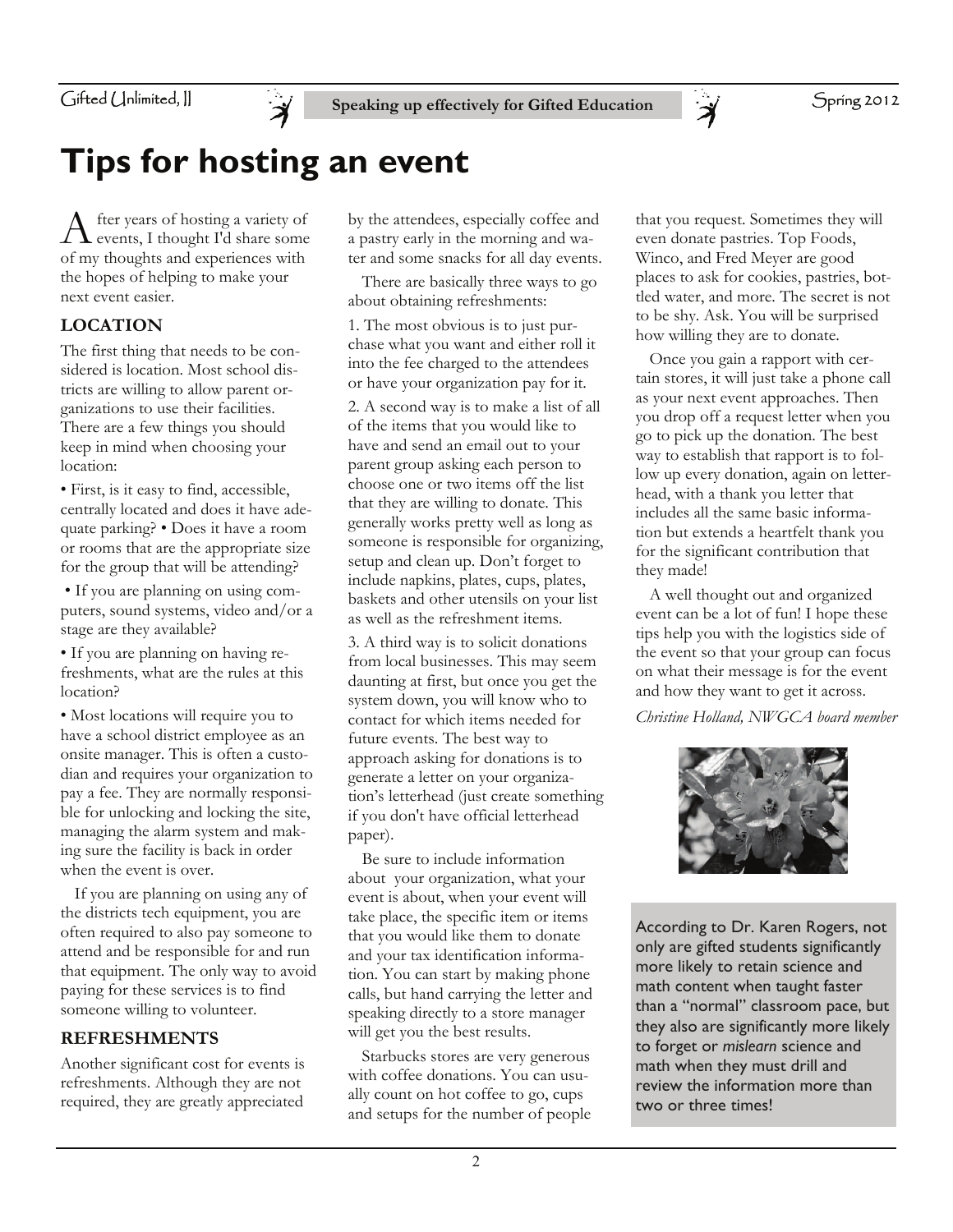

#### **Misdiagnosis**, continued from p. 1

Ă

extends the range of ADHD diagnosis from ages 6-12 to ages 4-18, and fails to include the critical possibility that a child's intellectual giftedness may contribute to symptoms similar to ADHD. Thus, precocious preschoolers may be at even greater risk for misdiagnosis.

 "There is a reasonable amount of professional literature supporting the need for physicians to consider intellectual giftedness....However, the ADHD rating scales have not yet incorporated this consideration into their manuals, and the Diagnostic and Statistical Manual of Mental Disorders (DSM) only mentions it in passing. Our opinion is that a substantial number of intellectually gifted children are being incorrectly diagnosed as having ADHD," according to a letter from SENG leaders James T. Webb, Ph.D., ABPP-Cl; Marianne Kuzujanakis, M.D., M.P.H.; and Rosina M. Gallagher, Ph.D., NCSP.

 In response to SENG's letter, the AAP indicated that it will share the information with its committees reviewing the issue, consider the feedback in its next revision of the ADHD guidelines, publish an article on the topic in its news magazine, and propose a session on gifted children at its national conference.

 James T. Webb, who also coauthored the book, *Misdiagnosis and Dual Diagnoses of Gifted Children and Adults*, and is highly published in the gifted field, believes that while ADHD can and does occur in gifted children, many traits and behaviors characteristic of giftedness are frequently misinterpreted as ADHD, particularly in the very young.

 "Some of these traits include being strong-willed, impulsive, impatient with the relative slowness of others, and having the tendency towards heightened sensitivity, perfectionism, and intense focus on personal interests and experiences," Webb says.

 "As pediatric healthcare providers become better informed on giftedness issues, they better understand the value of correctly identifying giftedness in their patient population, and are better able to make recommendations to meet their needs via strengthbased planning and educational strategies prior to traditional behavioral and medical interventions," he adds.

 SENG leaders finally propose future editions of diagnostic manuals (DSM and ICD) provide specific

codes for giftedness in the medical record. They recommend that pediatric clinicians routinely consider giftedness in all developmental assessments, particularly when diagnosing ADHD and relevant behavioral and mental conditions.

Spring 2012

#### **ABOUT SENG**

 $\ddot{\bm{\varkappa}}$ 

Founded in 1981, SENG is an organization that empowers families and communities to guide gifted and talented individuals to reach their goals: intellectually, physically, emotionally, socially, and spiritually. With more than 12,000 subscribers to its newsletter, and a board of globally respected authorities on gifted education, SENG offers online resources, shares research, and provides webinars for parents, educators, and healthcare professionals. **Its 2012 national conference will be held July 13-14, 2012 in Milwaukee, Wisconsin**.

 For more information, see www.sengifted.org/. You may also contact Marianne Kuzujanakis, M.D., M.P.H., SENG Director and Medical Liaison; email Marianne.Kuzujanakis @sengifted.org; or write her at P.O. Box 488, Poughquag, NY 12570.

#### **Lucille Beckman, pioneer in gifted education**

O n January 1, 2012, Lucile Beckman, director for 21 years, at Seattle Country Day School (SCDS) for Gifted Education in Seattle, passed away. Her memorial will be at SCDS on Saturday *July 21, 2012, at 2:00 p.m.* Lucile was a pioneer for gifted education in the Seattle area by helping create the first gifted education private school in the Seattle area (SCDS). She was a pioneer in testing by

researching and writing in *the Gifted Child Quarterly*, about the importance of the Wechsler Intelligence Scale for Children (WISC) block design in determining giftedness. She also lobbied to secure the first funding for public school gifted programs within the state of Washington. Her daughter Lois Beckman works in the fifth-grade highly capable program in the Mulkilteo School District.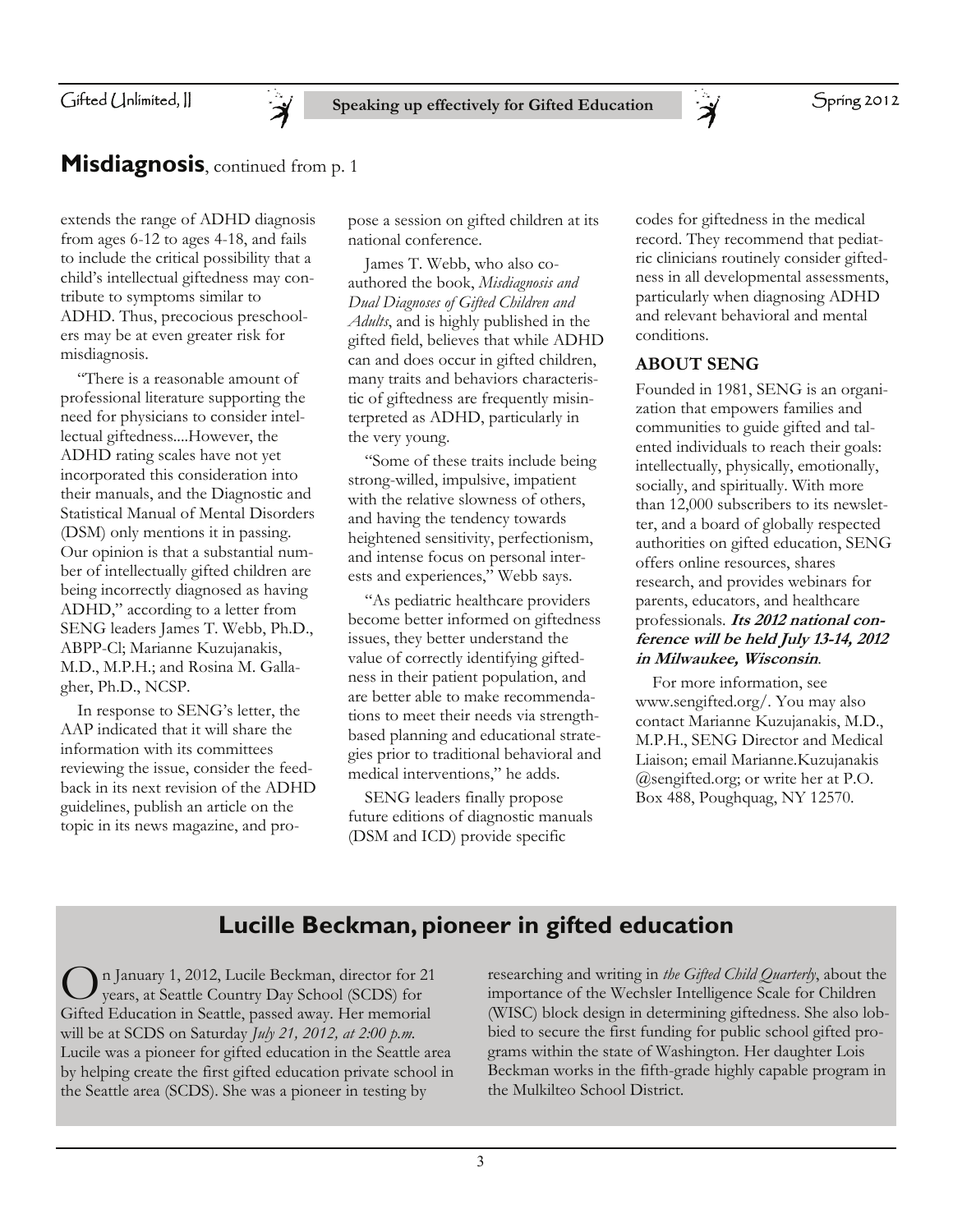Gifted Unlimited, II





### **2012 summer opportunities for gifted**



#### **ENRICHMENT FOR HIGHLY CAPABLE KIDS**

#### **Eastern Washington University Cheney, Washington 2012 SATORI Camp, July 22-28**

Satori (Japanese for "Ah ha") Camp provides an opportunity for aca demically and intellectually talented students to experience their first taste of college with others who share their enthusiasm for learning in an academic and social environ ment.

Residential, Ages 12-18 800-999-8363 Registration and applications for

 scholarships start on April 30, 2012. www.satoricamp.org infor@satoricamp.org

#### **Western Washington University Bellingham, Washington Summer Odyssey of Science & Arts, July 9-13 and July 23-27, 2012 Variety of other day programs (see Web site)**

Elementary, grades 4-6 Global Connections, July 23-Aug 10 High School College Quest, July 15-20 Early registration by May 15 360-650-3308 youth@wwu.edu www.acadweb.wwu.edu/eesp/youth/ odyssey/odyssey\_smr.html

#### **University of Washington Robinson Center/Young Scholars University of Washington, Guthrie Annex 2, Seattle, Washington**

*Summer Challenge, grades 5-6*  July 9-27, First day to apply Feb. 6 Multi-disciplinary learning experiences for three weeks on UW campus. *Summer Stretch, grades 7-10*  July 2-27, 2012 First day to apply March 5

Math, humanities, science and writing at an accelerated pace. Commuter only 206-543-4160 http://depts.washington.edu/cscy/ programs/summer/ Summer programs: rcsummer@ uw.edu

#### **Washington State University Cougar Quest, Pullman, Wash.**

Residential Registration opens in December Grades 7-9, July 15-20 Grades 9-12, July 22-27 509-335-1235 www.cougarquest.wsu.edu/ camp\_info.asp

**Summer at Seabury Tacoma, Washington Weekly day camps, 9 a.m. – 3 p.m.**  Enrichment makes make learning fun and engaging for children K-8. Before and after care available June 18 through August 10 seaburydirector@comcast.net www.seabury.org/summer/ summer.php

#### **Online Courses**

**Education Program for Gifted Youth Summer Institutes Stanford University**  http://epgy.stanford.edu/courses/ index.html

**Center for Talented Youth John Hopkins University**  http://cty.jhu.edu/ctyonline/ courses.html



#### **ENRICHMENT FOR ALL KIDS**

**University of Washington Seattle, Washington iD Tech Camps,** ages 7-17 Week long day camps and overnight camps **iD Gaming Academy,** ages 13-18 Two weeks overnight The World's #1 Summer Computer Camps for Kids, Teens, & Youth at over 60 universities Ages 7-17 www.internaldrive.com/locations/wa summer-camps-washington computer-camps/university-of washington-seattle-area

#### **Port Townsend Marine Science Center**

#### **Port Townsend, Washington Fort Worden State Park**

Marine science day and residential (week-long) camps Daily interpretive programs for families and beach walks. Family and ages 5-13 *Marine Biology*  Residential program, ages 9-13 360-385-5582, 800-566-3932 Research cruises for the family www.ptmsc.org or info@ptmsc.org

#### **Oregon Museum of Science and Industry**

**Portland, Oregon**  503-797-4661 www.omsi.edu/camps-classes

#### **Portland State University**

Portland, Oregon *Saturday Academy*  20 week-long day camps, grades 4-12 All classes project oriented

*Continued on p. 5*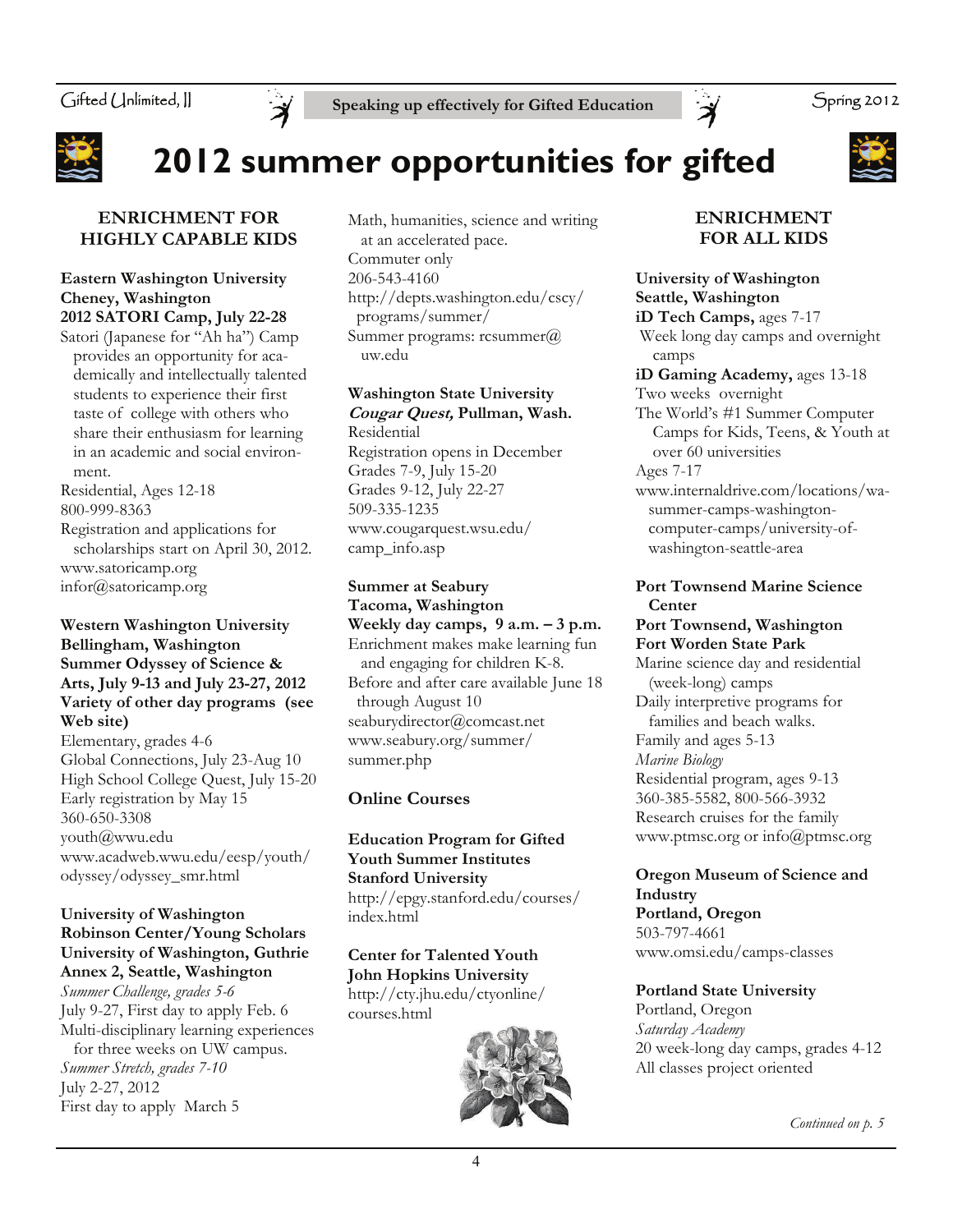

Gifted Unlimited, **II** Speaking up effectively for Gifted Education  $\rightarrow$ 

### **<sup><b>** *Opportunities*</sup>

*Continued from p. 4*  www.saturdayacademy.com 503-200-5858 Portland Metro area

#### **Pacific Science Center**

Five locations in Puget Sound area Summer science day camps Grades K-9 www.pacsci.org 206-443-2925

#### **Centrum**

Music, dance, and creative writing www.centrum.org info@centrum.org

#### **Centrum Young Artists Project Port Townsend, Washington**

Blue Heron Tales, Texts & Theater June 4-8 DANCE This, grades 9-12 August 7-11 360-385-3102, x. 120 www.centrum.org/youth/hs.html

#### **Camp Invention**

Day camps for grades 1-6 Numerous sites in Washington and Oregon. 800-968-4332 www.campinvention.org

#### **U.S. Space Camps & Space Academy**

Ages 7-18; adult programs, and adult plus child programs Commuter/residential Huntsville, Alabama 800-637-7223 www.spacecamp.com



### **Creative learning today**

Discover (or re-discover) the Center for Creative Learning's newsletter, *Creative Learning Today.* This newsletter offers articles and reviews on creativity, Creative Problem Solving, problem-solving style, and talent development. A new issue, Volume 18, No. 4, has just been posted on our Web site, and many back issues are also available. You are welcome to download these, at no cost, as PDF files.

 We also invite you to visit other areas of our recently updated and expanded Web site www.creative learning.com, at which you will find other resources we believe will be valuable to you in your work in gifted education or other initiatives relating to "21st Century Skills" including creativity, innovation, problem solving, and teamwork, or school improvement programs. Our resources include:

• Many free articles and reports in PDF format

• Free and inexpensive downloadable teaching activities ("Thinking with Standards") that illustrate ways to integrate tools for creative and critical thinking with academic topics.

#### • A wide variety of inexpensive downloadable booklets on creativity, CPS, talent development, and style

• Books and other "hard copy" print resources

•An extensive database of information about instruments for assessing creativity

• A comprehensive set of 13 distance learning modules— a complete Creative Problem Solving course that you can pursue at your own learning pace, entirely web-based.

• Case studies of our "Levels of Service" approach to talent development in action

 We hope you will visit our website and also share this information with other colleagues who are interested in these professional areas.

 We are also available for workshops or conference presentations throughout the year. Please visit our team's biographical sketches to learn more about us, and feel free to contact our office for more information: Center For Creative Learning, P. O. Box 53169, Sarasota, FL 34232 (USA), www.creativelearning.com.

### **Creativity-Insomnia, continued from p. 8**

munity is a first step. Or buy your doodler a sketch pad and some pastels—and be sure to allot some time for drawing each day. If he or she starts sleeping better, you're on the right track. If you're not sure which creative activity to choose, trial-anderror is a good way to start.

 Healthier than medication, nurturing your child's creativity has the advantage of directing that special kind of self-expression that really won't go any other way because it's hardwired.

 Read an entire sample chapter of Rebecca Hein's *A Case of Brilliance* at www.caseofbrilliance.wordpress.com.

 Rebecca L. Hein has a master's degree in cello performance. She is the author of A *Case of Brilliance,* her memoir about the discovery that her two children are profoundly gifted.

*Used with permission. Copyright © 2011 by Rebecca Lange Hein. All rights reserved. No part of this article may be reproduced or transmitted in any manner whatsoever without written permission.*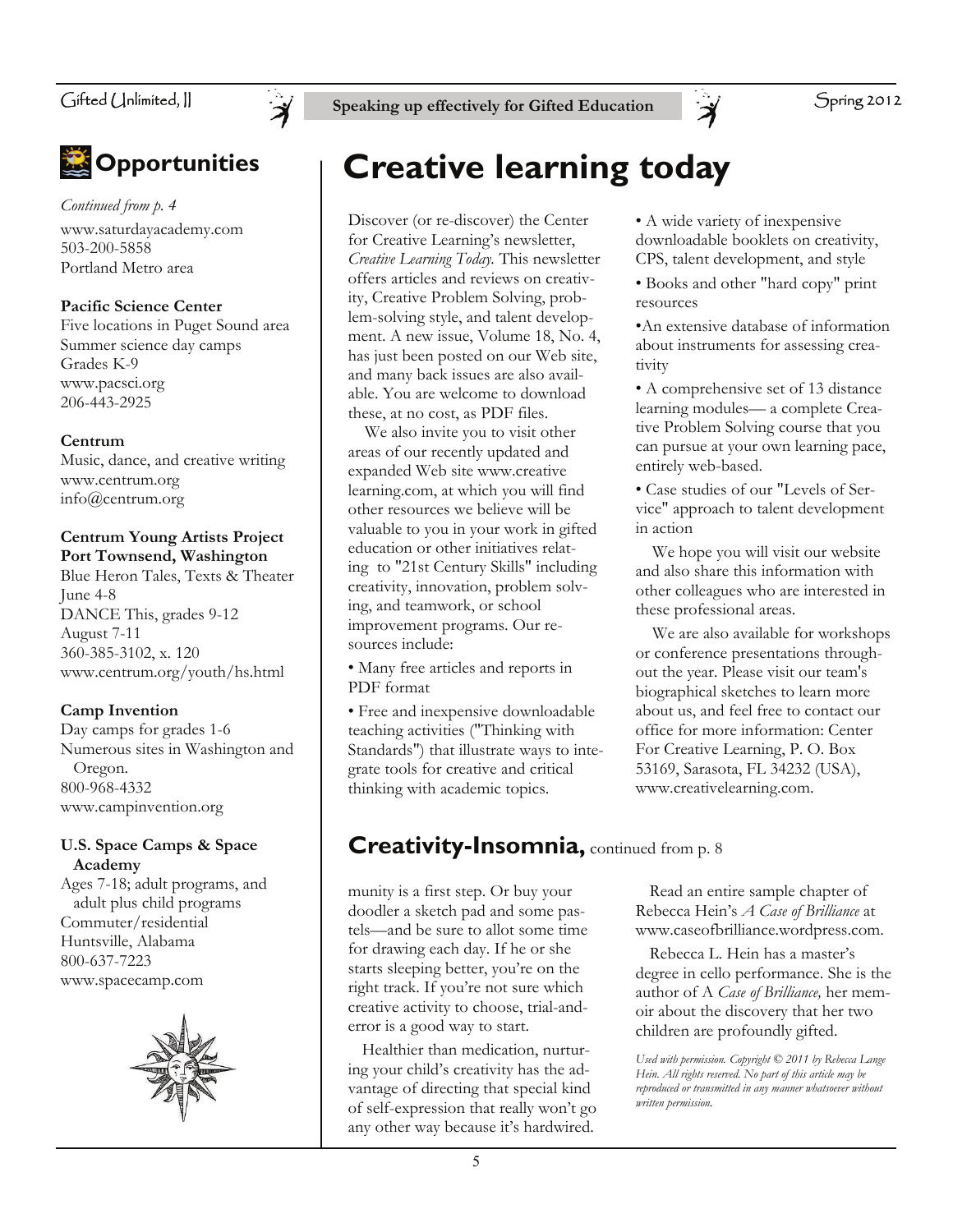

Spring 2012

### **Online math for gifted elementary students**

The Mount Vernon School District is still working on implementing the Education Program for Gifted Youth (EPGY) from Stanford University. EPGY provides email courses to allow each student to progress through mathematical concepts at their own rate. Stanford offers three courses in their open enrollment program: mathematics K-7, beginning algebra, and language arts and writing.

 The goal of Mt. Vernon's program is to allow highly capable (Hi-Cap) students, fourth through sixth grades (the district does not identify/ recognize Hi-Cap until the fourth grade) to use the program during regular class time. The district has decided that at the beginning of each new math unit, the teacher will give identified Hi-Cap students a pre-test. If a student passes the test with a 90 percent or above score, he or she will then be allowed to use the program 20 minutes a day, three times a week until the rest of the class moves on to the

next unit. Currently, 45 students are enrolled in the program.

 Many students are required by most teachers to complete nightly homework which is still assigned at their grade/age level. However, because students can also access the program at home, some students are now allowed to use the EPGY program in place of regular required homework.

 Having an online program is an easy sell, because the district and individual teachers don't have to engage continually in developing new materials. However, some areas in which obstacles have been encountered include disbursement of log-in information to students, district-wide computer set up, connecting with Hi-Cap parents, and teacher participation/resistance.

 Program cost, which the district pays, is very reasonable and comes to approximately \$160 per student for a 10-month course when there are eight or more students who register together either per school or per dis- *Tawna Eggert, NWGCA board member*

trict. Although the district pays for the program, it also relies on a support associate to troubleshoot computer problems, maintain contact with each student's parents, and keep updated information on all students' progress.

F

 If districts decide not to use the EPGY program, there are other free online programs that would work also well for gifted kids, and they can use the same set up that has been implemented at Mt. Vernon—giving identified Hi-Cap students a pre-test at the beginning of a unit and then offering online programs for them to work on during that unit's lesson time slot in the classroom schedule.

 The Web address for the Stanford's EPGY open enrollment program is http://epgy.stanford. edu/school/openenroll/index.

 If you have questions, don't hesitate to email Tawna Eggert, volunteer parent support associate, Mt. Vernon School District, at Qplus2@ymail.com.

**If your membership is about to expire, save volunteer time and energy by sending in your membership dues today. Your membership expiration date appears next to your address label.** 

| <b>NWGCA Membership Application</b> |                                                                                                                      |  |
|-------------------------------------|----------------------------------------------------------------------------------------------------------------------|--|
|                                     | Does your employer match contributions? $\Box$ Yes $\Box$ No                                                         |  |
|                                     |                                                                                                                      |  |
|                                     |                                                                                                                      |  |
|                                     | Email and the contract of the contract of the contract of the contract of the contract of the contract of the        |  |
|                                     | School District <b>Executive School School</b> School School School School School School School School School School |  |
|                                     | $\Box$ I don't want to share my information with other Washington organizations for the gifted.                      |  |
|                                     | Please cut or copy this form and send it with a check for \$35 (yearly dues) to:                                     |  |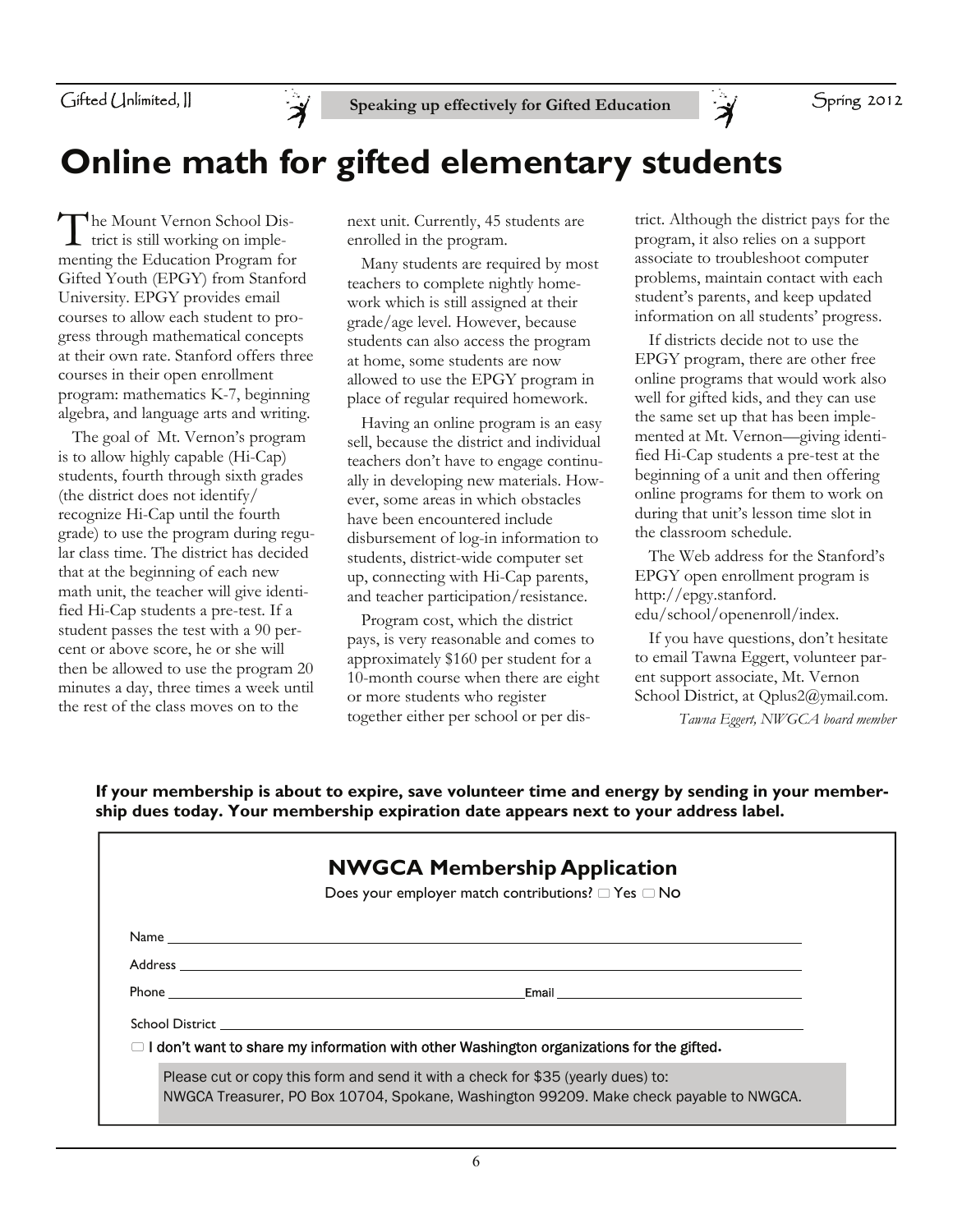

#### **Resources for home use, continued from p. 1**

#### **MATH WEB SITES**

**Cool Math** www.coolmath.com. An amusement park of math and more. designed for fun!

**Math Whizz** www.whizz.us/. Math-Whizz Tutoring Plus is a leading online math tutor program that improves your child's math.

**DreamBox Learning** www.dream box.com/. Adaptive learning technology that can change the paradigm of learning, integrating individualized instruction and continuous, embedded assessment with a rigorous engaging, and motivating approach.

**Visual Math Learning** www. visualmathlearning.com/pre\_algebra/ chapter  $6/$ chap  $6.$ php. This is a free interactive multimedia online tutorial for math students. Its first level, *Numbers and Arithmetic*, is a pre-algebra course for middle-schoolers.

#### **BROAD ONLINE LEARNING**

**Time 4 Learning** www.time4 learning.com/. This is a convenient, online homeschool curriculum that combines education with interactive fun. Animated lessons, interactive activities, printable worksheets, and detailed reporting make the learning system a top selection of the Homeschool.com "Top 100 Educational Websites" year after year.

**BrainPop & BrainPop Jr.** www. brainpop.com. Animated, curriculumbased content that supports educators and engages students. Resources include movies, quizzes, experiments, timelines, activity pages, and much more covering hundreds of topics within math, science, social studies, English, technology, arts & music, and health.



**Discovery Education** www.

discoveryeducation.com. Provide engaging digital resources to schools and homes with the goal of making educators more effective, increasing student achievement, and connecting classrooms and families to the world of learning.

**Starfall** www.starfall.com/. Starfall.com opened in September 2002 as a free, public service to teach reading using phonics.

#### **CURRICULA**

**Math in Focus** www.greatsource. com/singaporemath/. Brings to U.S. classrooms Singapore's top-ranking approach to teaching mathematics in grades K–5.

**Singapore Math** www. singaporemath.com. A company dedicated to excellent service and quality products.

**Life of Fred\*** www.stanley schmidt.com/FredGauss/ndex2. html. Offers a complete math education from fractions through two years of calculus and beyond. More mathematics than most homeschooling curriculum.

**Northwest Untest's Blazing Trails Homeschool Curriculum** www. goblazeatrail.com (coming soon). Learning is a journey. Untest offers a curriculum for visual, kinesthetic, and generally "out-of-the-box" learners. If you'd like to learn more or possibly beta test, email info@nwuntest.com.

#### **BOOKS & MATERIALS**

*Remember, titles marked with an asterisk may be purchased at a discount through Northwest Untest. Contact them for pricing or to place your order: ptorres@ nwuntest.com.* 

**Living Math** www.livingmath.com. This site is dedicated to sharing resources for learning, exploring and enjoying math in a dynamic and holistic manner, for all ages.

**Mindware** www.mindware.com. A good resource for educational toys for kids that engage and entertain. Your children will learn—and have fun—while they play!

**Chester Comix\*** www. chestercomix.com/. Comic books that teach history and economics in a highly visual and engaging approach.

**Horrible Histories\*** http:// horrible-histories.co.uk/. When the very first Horrible Histories® were published back in 1993, it became clear that history books for children would never be the same again...

**Horrible Science\*** www.horriblescience.co.uk/ It's science with the squishy bits left in.

**Murderous Maths\*** www. murderousmaths.co.uk/. Maths with laughs added in! How can maths rescue someone in deadly peril? Which famous mathematician was murdered? How did time begin? Find out in Murderous Maths - all the tricks, tips and short-cuts not taught at school.

**Times Tables the Fun Way\*** www. citycreek.com/. City Creek Press offers 20 original products that serve one purpose—to make learning a fun and memorable experience for children throughout the nation.